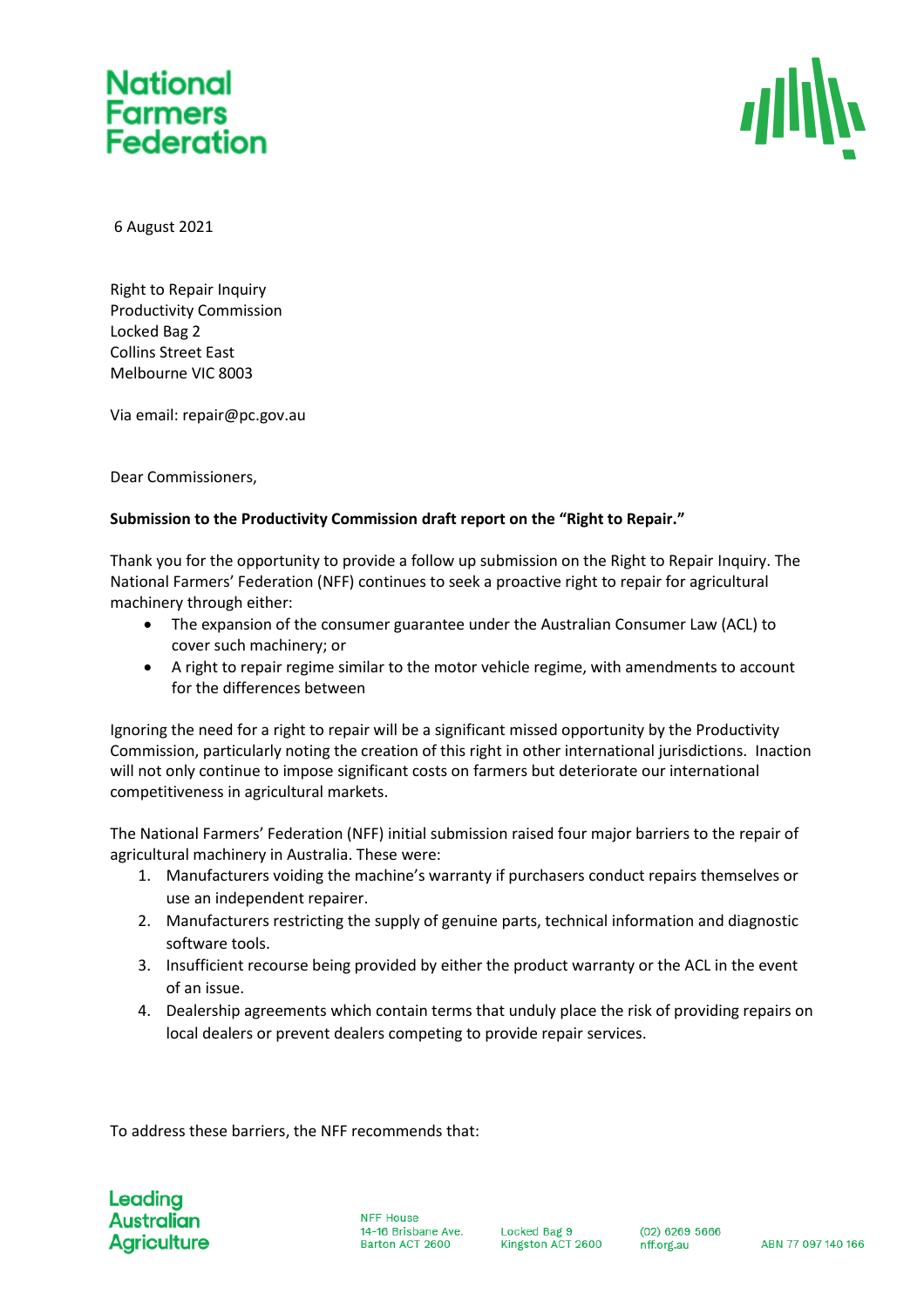- 1. A broad and proactive "right to repair" be created to make illegal any barriers which prevent the owner of a product making repairs to that product themselves or using a contractor of their choice; and
- 2. The consumer guarantee under Australian Consumer Law be extended to all purchases of farm machinery, or a regime similar to that of motor vehicles be established for farm machinery.

A right to repair regime that is modeled on the motor vehicle framework must consider some key distinctions between the repair market for motor vehicles and farm machinery. In the farm machinery market, the ability to self-repair is much higher, and issues of access to affordable spare parts more pertinent. These need to be accounted for if the right to repair regime for farm machinery uses the motor vehicle framework as its basis.

The Productivity Commission's draft report notes barriers raised in the NFF submission and has sought further information on access to repairs for agricultural machinery. This is welcome by the NFF, if further information leads to a broad right to repair for agricultural machinery.

The NFF is concerned that the Productivity Commission may rule out the need for a proactive obligation that guarantees the right to repair, based on undefined and unquantified 'considerable compliance costs' and 'unintended consequences, particularly if restriction to access to repair information and supplies are necessary to protect public safety or cyber security'.

The NFF is further concerned that the Productivity Commission feels that it is 'not clear that the benefits of such a regulatory intervention would outweigh the costs' (though we do note that agricultural machinery was earmarked for further information gathering). The actual on-the-ground costs for farmers stemming from inaction on a right to repair far outweighs the unquantified and potential costs the Productivity Commission has highlighted.

The NFF commends the Productivity Commission for seeking further information on agricultural machinery and welcomes the opportunity to work collaboratively to further quantify the considerable costs associated with the lack of a proactive right to repair.

## **The cost of inaction**

The NFF has highlighted the cost of inaction with respect to repairs relating to agricultural machinery, including:

- higher cost for repairs;
- inability to use preferred repairer outside of the authorized dealer network, who is often more experienced and qualified;
- inability to undertake simple repairs on farm for fear of voiding warranties;
- having to travel long distances to access authorized repairs, as use of local repairers would void warranties; and
- significant delays in having repairs undertaken due to the supply restriction of authorized repairers.

Beyond the direct cost of repairs, delays in repairs can be fatal for a farm business. Having a header out of commission during a harvest, is the difference between a profitable year or running at a loss for a grain grower.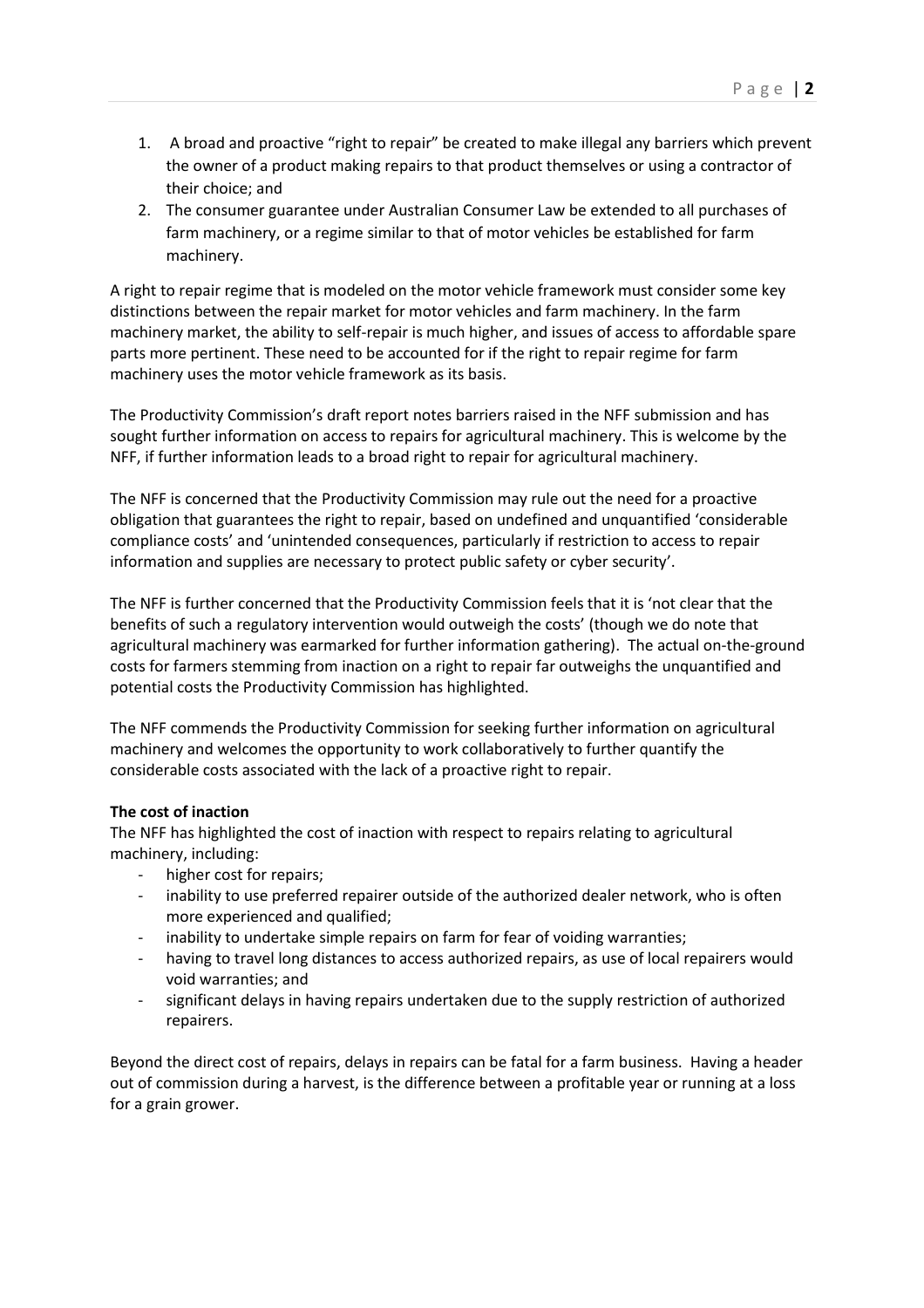The NFF would welcome the opportunity to work with the Productivity Commission to gather evidence and quantify these costs, and commends the Commission for reaching out to industry for this very purpose.

#### **Existing protections inadequate**

The NFF initial submission to this Inquiry highlights why existing protections are inadequate with respect to a right to repair for agricultural machinery. Any protections afforded, such as those in Part IV of the *Competition and Consumer Act 2010,* are incidental and only provide a remedy where right to repair issues are also anti-competitive. This leaves a myriad of right to repair harms outside of the scope of such protections.

The inadequacy of current provisions should be clear noting the lack of any compliance or enforcement action by either machinery owners, third-party repairers, or regulators.

#### **Australia a laggard nation on the right to repair.**

Proactive right to repair regimes are being introduced across most advanced economies around the world, including specific protections for agricultural machinery. The recent Executive Order by the President of the United States on the right to repair is one such example. It is incumbent on the Productivity Commission to demonstrate why the Australian context is so different from other comparable advance liberal democratic economies, that the introduction of such a right is not warranted.

The international context will amplify existing costs associated for farmers with respect to inadequate repair arrangements for farm machinery. These costs will be borne by Australian farmers, but not farmers in competing nations (such as the United States) further deteriorating our international competitiveness.

#### **Potential compliance costs can be mitigated.**

The NFF was disappointed that the Productivity Commission has generally dismissed the need for a proactive right to repair based on unquantified and hypothetical 'considerable compliance costs' and 'unintended consequences'. Most disappointingly, the draft report fails to engage with the notion that many of these costs and consequences can be mitigated with a measured and robust right to repair regime.

The draft report's views on access to repair data absolutely disempowers consumers and runs counter to the consumer data right movement. Any right to repair regime would not entail an open access data regime, where there is a free-for-all with respect to consumers' repair data. A properly defined right-to-repair regime would put consumers in the driving seat in providing access to their data, where they see benefit, and the use of data would be governed by the development of codes on the use and dissemination of data.

The claims that access to data for the purposes of effecting a right to repair would harm 'public safety or cyber security' is unfounded. Consumer data access regimes are being created in highly sensitive sectors, such as banking and finance and electricity markets. The data in question under these regimes are of a much more sensitive nature than those that might impact machinery, yet public safety and cyber security fears have not stopped the introduction of the consumer data right in these sectors.